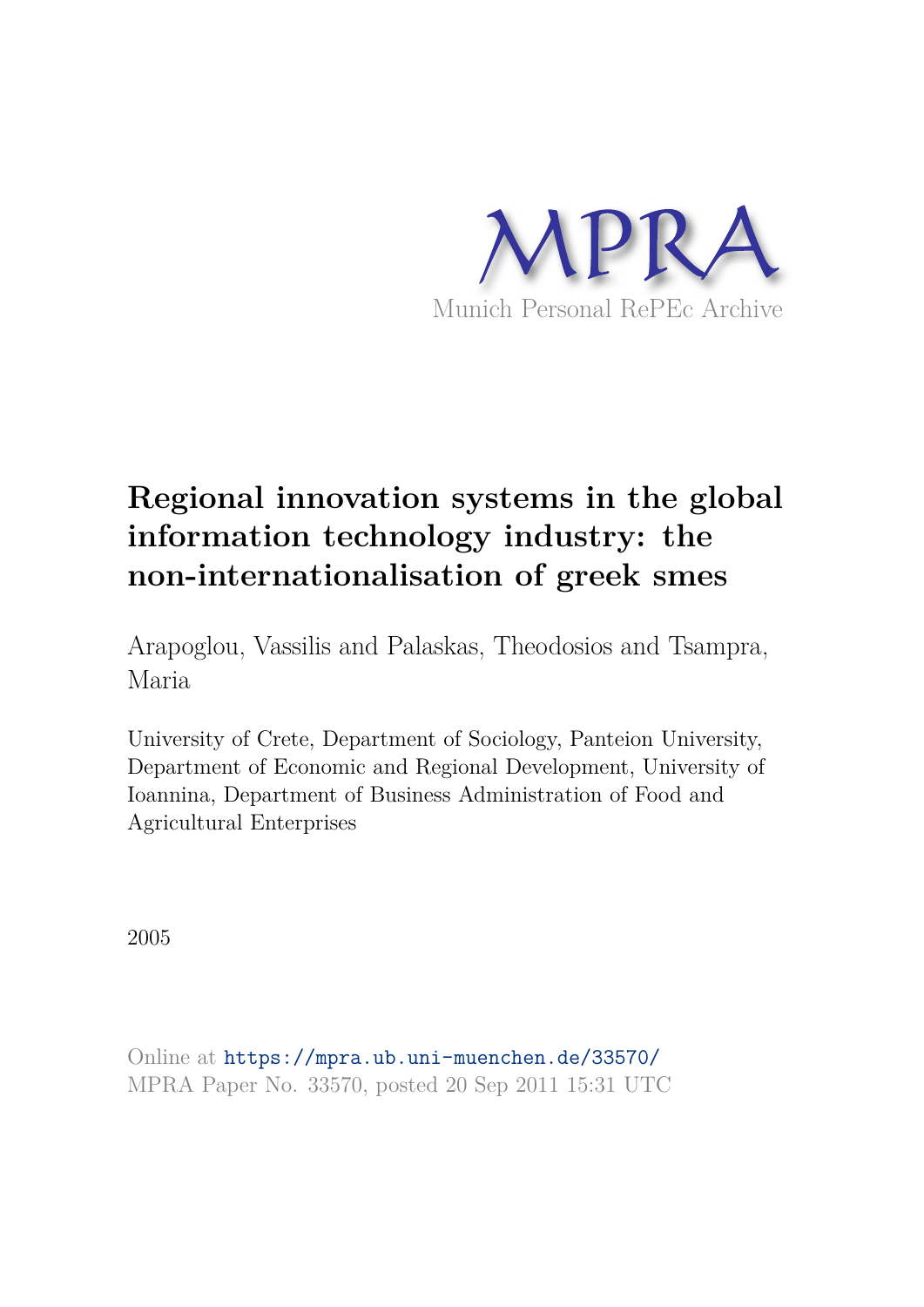## **REGIONAL INNOVATION SYSTEMS IN THE GLOBAL INFORMATION TECHNOLOGY INDUSTRY: THE NON-INTERNATIONALISATION OF GREEK SMEs**

### **V. Arapoglou<sup>a</sup> , T. Palaskas<sup>b</sup> , M. Tsampra<sup>c</sup>**

a Lecturer, University of Crete, Department of Sociology

**b** Professor, Panteion University, Department of Economics and Regional Development

<sup>c</sup> Lecturer, University of Ioannina, Department of Business Administration of Food and Agricultural **Enterprises** 

#### **1. Introduction**

-

Economic competitiveness is today, more than ever, related to business innovation capacity. Given this fact, the present paper offers an insight into the contemporary pattern of innovativeness of small and medium size enterprises (SMEs), which often represent the most dynamic actors in national economies. The findings presented here, and the related theoretical notions, are discussed from the aspect of *regional diversity in the context of a globalised*  sector: the information technology  $(IT)$  industry. The strategies of Greek SMEs<sup>1</sup> are compared to those of their IT counterparts in three European countries (U.K., Italy, Israel) and two East Asian countries (Taiwan, Korea). Furthermore, an in-depth analysis of the Greek IT SMEs, based on a qualitative survey<sup>2</sup>, is also presented (Palaskas & Arapoglou, 2000).

Globalisation has expanded through capital internationalisation - primarily in the form of the multinational corporation (MNC) - over the last decades. Technological advancement has further sustained the prevalence of global firms. At the same time, under the conditions of global competition, regional growth is often selectively enhanced. Globalisation reinforces the importance of regional agglomerations and the integration of their most dynamic sectors within international networks (Castells, 1996; Cooke, 1995). Despite convergence between nations, intra-industry trade - among advanced areas in particular - is increasing today and accounts for the majority of global output, trade and foreign investment (Storper, 1997).

<sup>&</sup>lt;sup>1</sup> Targeted Socio-Economic Research (TSER) project (FP5-EC): "SMEs in Europe and East Asia -Competition, Collaboration and Lessons for Policy Support", Greek Report by T.Palaskas & V.Arapoglou, Panteion University, March 2000

<sup>&</sup>lt;sup>2</sup> PhD thesis: "A study of Regional Diversity in a Global Industry – The Greek IT sector", by M.Tsampra, Department of Geography, King's College, University of London, 2000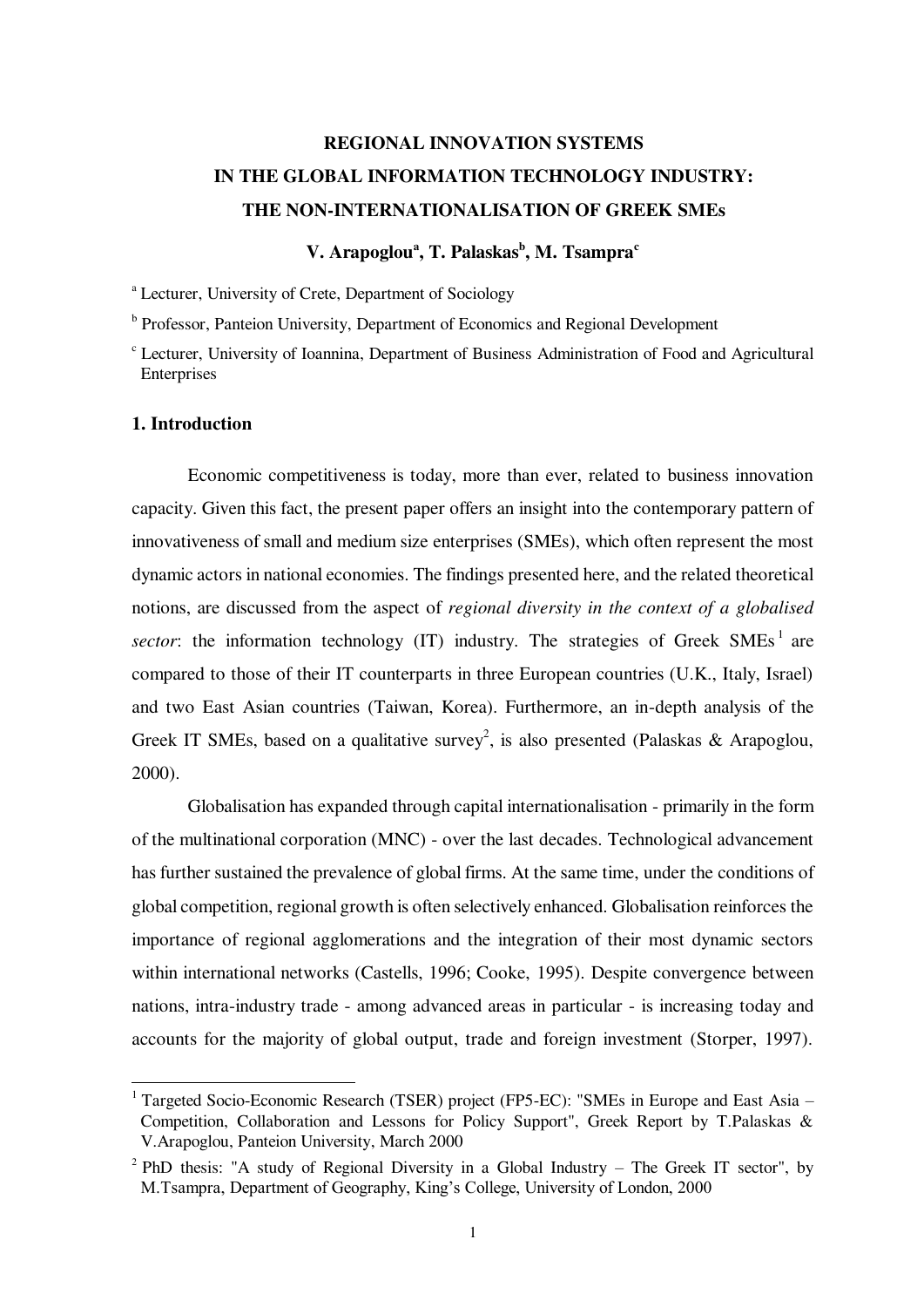Specialisation and competitiveness are the key factors explaining the success of regional industrial agglomerations (Tsampra, 2000).

The Information Technology (IT) industry offers a particularly good example of the dual process of global convergence and regional diversity. Global convergence is imposed through the international domination of a few large IT multinationals. At the same time, however, it coexists with regional divergence. Local and regional forces define different IT production structures, levels of investment and R&D, learning and innovation processes in different localities and regions. Such differentiations lay in the region-specific assets of human relations, codes of practice and specialised knowledge. (Storper, 1997)

The following Section 2 outlines the key theoretical concepts concerning *innovation and competitiveness* in the context of *regional/national-global relations*. It also discusses methodological issues for the analysis of innovation and relates innovativeness to socio-economic embeddedness and territorialised interdependencies. Section 3 presents the quantitative analysis of a cross-country study of SMEs' innovation and competitiveness. The qualitative analysis of local and international ties of the Greek IT industry is presented in Section 4. The final Section 5 offers concluding remarks.

#### **2. Regional Challenges in a Global Economy: Innovation and Competitiveness**

The principle of 'comparative advantage' cannot predict any more the exchanges of goods between countries of similar resource endowments, which today constitute the bulk of world and OECD trade (Martin & Sunley, 1996). The 'new geographical economics' (Krugman, 1991, 1995) focuses on the role of increasing returns and externalities in the localisation of industry (alternatively to 'comparative advantage'), the location-trade relationships and the significance of the historical path in regional growth. On these grounds, the traditional explanatory models have often been abandoned for an approach adopting the concepts of *learning economy* and *innovation systems*.

The world 'core' and 'periphery' are today redefined by critical factors such as *innovation*, *technology transfer*, *industrial clusters* and the *internationalisation of local production systems* (Scott, 1988; Cooke, 1988; Dunford et al, 1992; Komninos et al, 1998). Several regional agglomerations have emerged as nodes in the global networks of increasingly powerful MNCs (Amin & Thrift, 1992). Contemporary regional economic competitiveness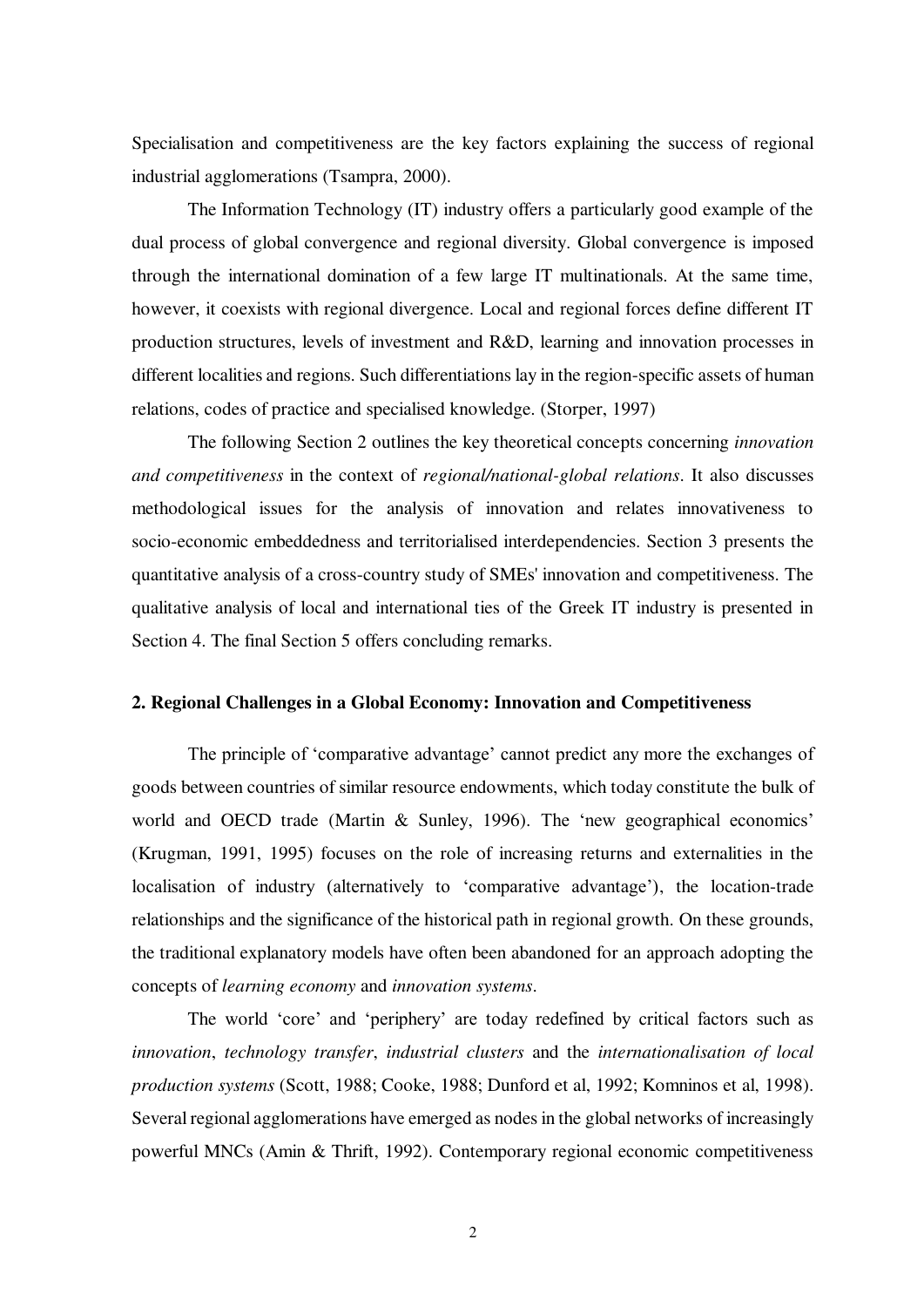rests strongly on the successful interlinking of local and regional networks, with global networks of innovation and production (De Vet, 1992).

The emergence, or persistence, of regional growth is often predicated upon networks of SMEs *embedded* within the local milieu, which accomplish co-ordination, adjustment and innovation by enhancing international knowledge spillovers (Amin & Thrift, 1992; Grabher, 1993). For many theorists the *milieu* (Aydalot & Keeble, 1988; Camagni, 1991, 1992; Maillat et al, 1993) is a *network* of regional actors such as producers, researchers, decision-makers, and mechanisms or processes fostering technological and organisational innovation. It has been also described as the territorial version of *social and economic embeddedness* (Granovetter, 1985).

The *learning economy* theory (Lundvall & Johnson, 1992) interprets the changes in contemporary economic competitiveness, and explains its most advanced forms, by focusing on *networks* and *knowledge spillovers*. Networking and learning capacity is the outcome of greater economic reflexivity; those firms, sectors, regions and nations which can learn faster or better become competitive because their knowledge is scarce, and therefore not easily imitated by, or transferred to, competitors via codified and formal channels (Cooke & Morgan, 1991).

The term *learning* refers specifically to product-based technological learning, which is different from technology imitation in production processes (Storper, 1997). It stresses the importance of technological change in product adaptability as the principle competition pattern. The notions of *learning processes* and *knowledge spillovers* involve invisible territorialised synergies embedded in networks of actors, such as the circulation of experienced and expert staff in the local labour market (Scott, 1998; Storper, 1995, 1997). Innovation is attained through flexible networking among business units, professional capacity, supporting institutions and market specialisation.

Such networking is based on principles of professional synergy, interactive learning and hence loose coupling among agents, which generate positive externalities in contemporary economic systems (Grabher, 1993). These positive externalities which agglomerations offer to firms are increasingly based on the interaction of socio-economic mechanisms. They lay in transactions which include traded and untraded interdependencies such as the exchange of knowledge or ideas - often embedded in human relational and communication processes (Storper, 1997).

3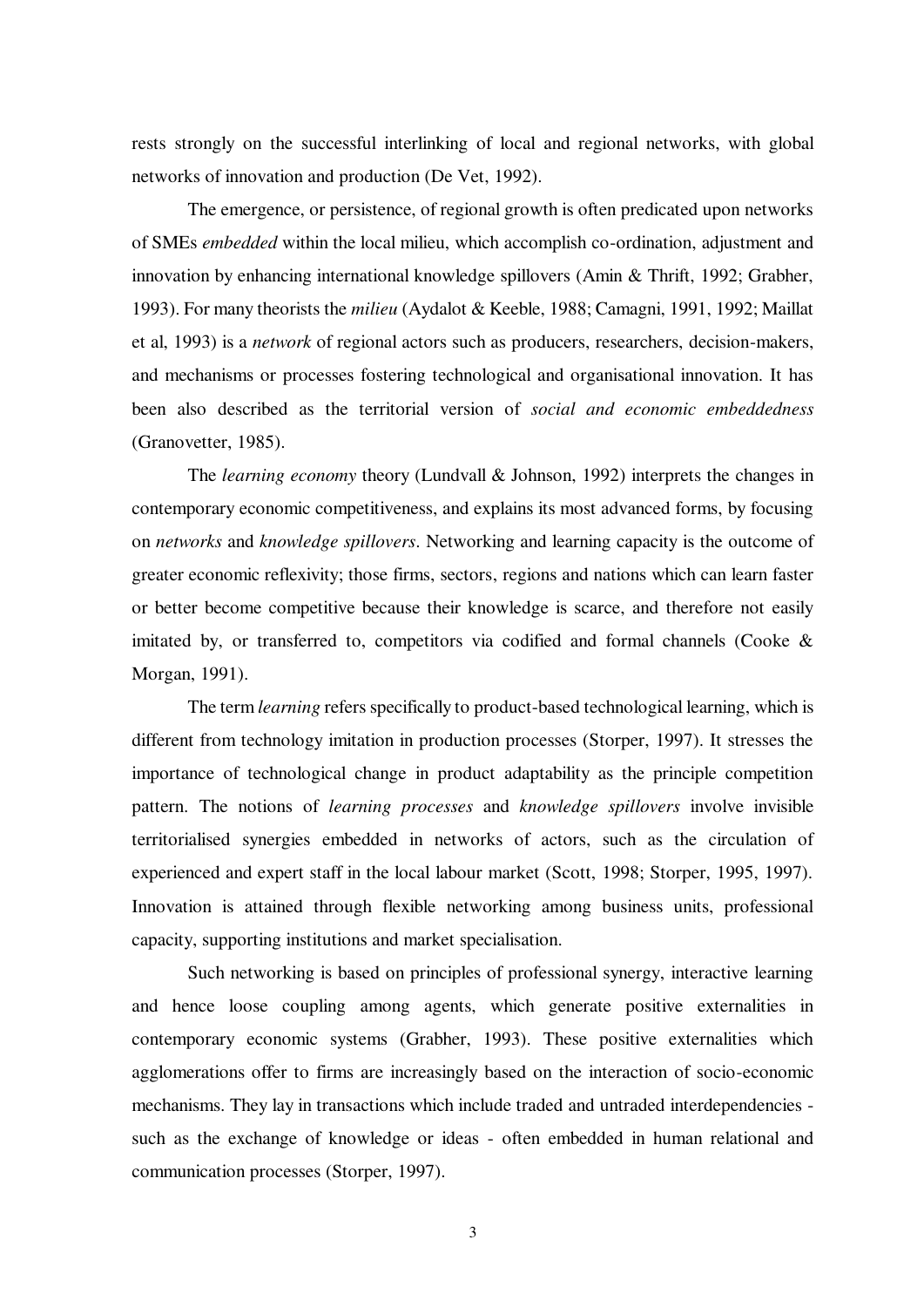To some authors (Audrech, 1998) the 'paradox of the localization of knowledge spillovers in an era of telecommunication revolutions' is explained by 'local embeddedness'. The geographic boundaries that restrain 'the spatial extent of spillovers' should be attributed to the 'knowledge embodied in skilled workers' and to the 'costs of transmitting tacit knowledge over a distance'. This argument implies that *untraded interaction* and the development of *tacit knowledge* require spatial proximity, whereas formal and *codified knowledge* can spread to, or can be acquired from international sources. Nonetheless the force shaping the typology of new industrial districts is argued to be mainly related to *non-local embeddedness* (Park, 1996).

Within these theoretical considerations, the technological effort inside the firm and the linkages with external actors and markets, are the two main factors shaping the innovation outputs of firms. The in-house effort is most often measured in terms of expenditures, investments or employment in R&D activities, and in shares of scientists, engineers, and qualified technicians in total employment. Two main strands of argument are identified in the discussion of the relation of the intrafirm technological efforts and the use of external knowledge resources.

The first suggests that knowledge spillovers discourage firms from investing in R&D. Non-innovative firms can imitate and make use of such spillovers with low cost; thus, strong ties with external knowledge resources compensate for (substitute) the internal effort. This implies that the external economies of clusters or industrial districts favour only incremental innovations or routine changes. The alternative argument suggests that internal effort enhances the firm's absorptive and learning capacity. Accordingly, firms are motivated to conduct R&D in order to develop their capacity for capitalising external knowledge. In this way, SMEs in particular, with negligible investment in R&D, can produce significant innovative outputs through their capacity to benefit from the knowledge of neighbouring actors (large firms, universities, etc).

In research, this line of thought has expanded from the role of internal effort or external linkages in a firm's innovativeness, to the role of the local or international ties in a production system's innovativeness and competitiveness. The debate has focused on *whether*, and *how*, local and international linkages enhance the innovativeness and competitiveness of firms: through *technological upgrading and innovative practices*, or through *low cost strategies*? Empirical research findings are controversial. In any case, the specification of a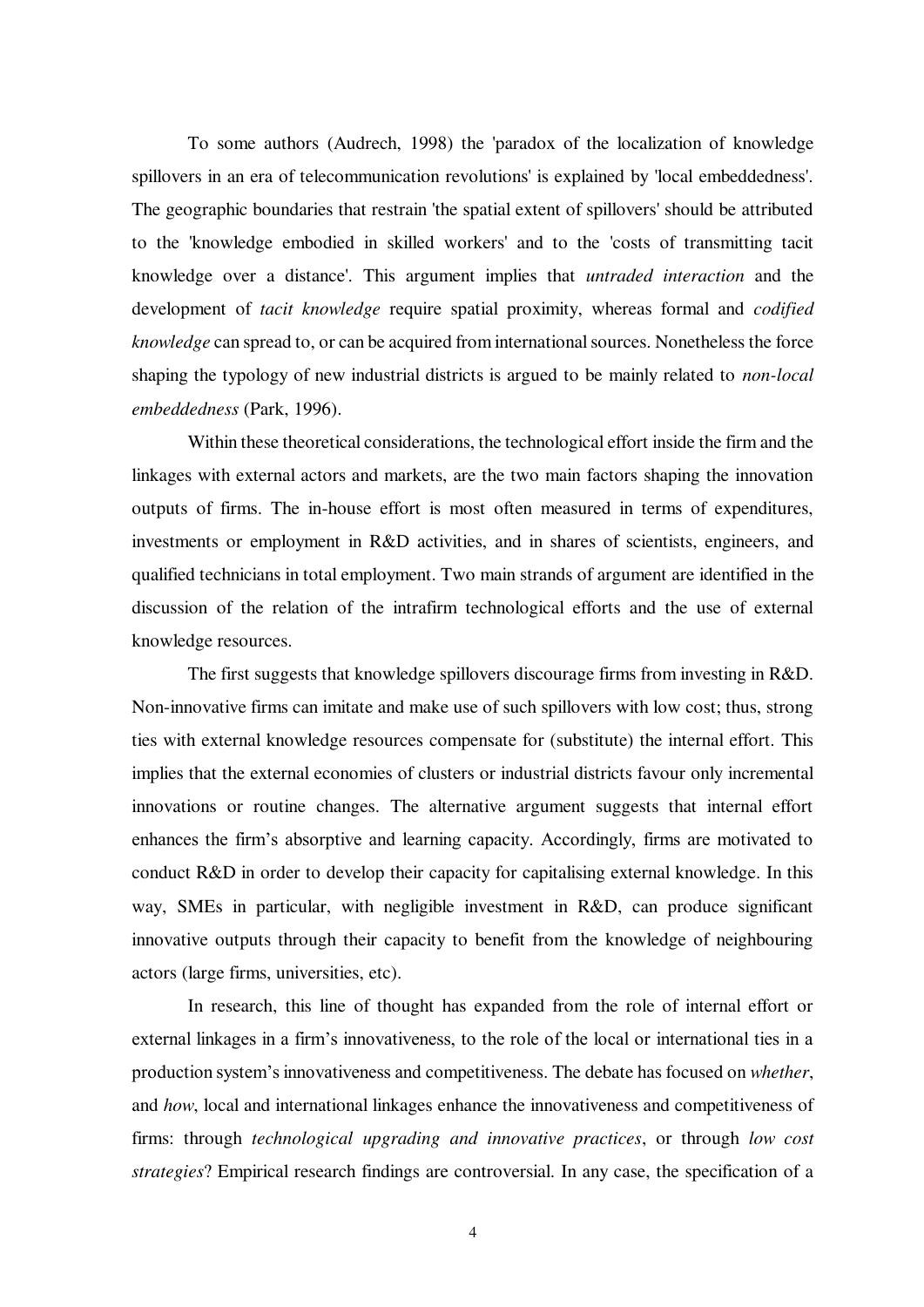measurement for innovation is required. 'Objective' measures of innovation output used in research, such as R&D and patents, underestimate small scale and informal activities. Therefore, new direct measures, involving 'subjectivity', have been developed by means of surveys (Brower & Kleinknecht, 1996; OECD, 1996).

In his path breaking studies, Mark Grannoveter (1985, 1992) introduced the concept of 'embeddedness' to denote the socio-economic relations that determine one amongst many different possible outcomes. In this sense, the 'embeddedness' approach (entailing local and international ties) encompasses both formal and informal, traded and untraded, knowledge transactions. 'Proprietary' knowledge and 'contractual' technology are intermediaries and tools that facilitate knowledge transfer, considered to enhance the volume of interaction and extend the geographic reach of networks (Murdoch, 1995).

'Volume' (intensity) and 'reach' ability are two crucial dimensions of embeddedness that can be measured quantitatively (Bridge, 1997). Volume is the number of contacts an actor has, while reach ability is measured by the number of steps required to reach a specific contact. Grannoveter (1992) substantiated that frequent interactions between actors generate 'trust' in networks; this makes information exchange not only 'cheap' but also 'richer, more detailed and accurate'. Technology and knowledge exchange is built on trust and on previous 'layers' of codified knowledge transmission that constitute traditional elements of the local system (norms of exchange, exhibitions, etc.) (Murdoch, 1995). Far reaching networks are considered to be more effective than thick networks; this is the so-called 'strength of weak ties' (Grannoveter 1985, 1992).

#### **3. Quantitative Analysis: the Strength of Weak International Ties?**

The theoretical and methodological concepts discussed in the previous section were applied to the quantitative analysis of the impact of *innovation output* and *embeddedness* on the *economic performance* of SMEs. The fieldwork was carried out in four European countries - the UK, Greece, Italy and Israel - and two Asian countries - Korea and Taiwan. The international sample consisted of 230 small and medium size enterprises (SMEs) in the information technology (IT) industry. On the international scale, we identified the determinants of competitiveness and innovativeness of firms, using econometric techniques.

We tested *whether* and *how* the different levels of technological development influence the strategies and performance of SMEs in the IT industry. The interviewed firms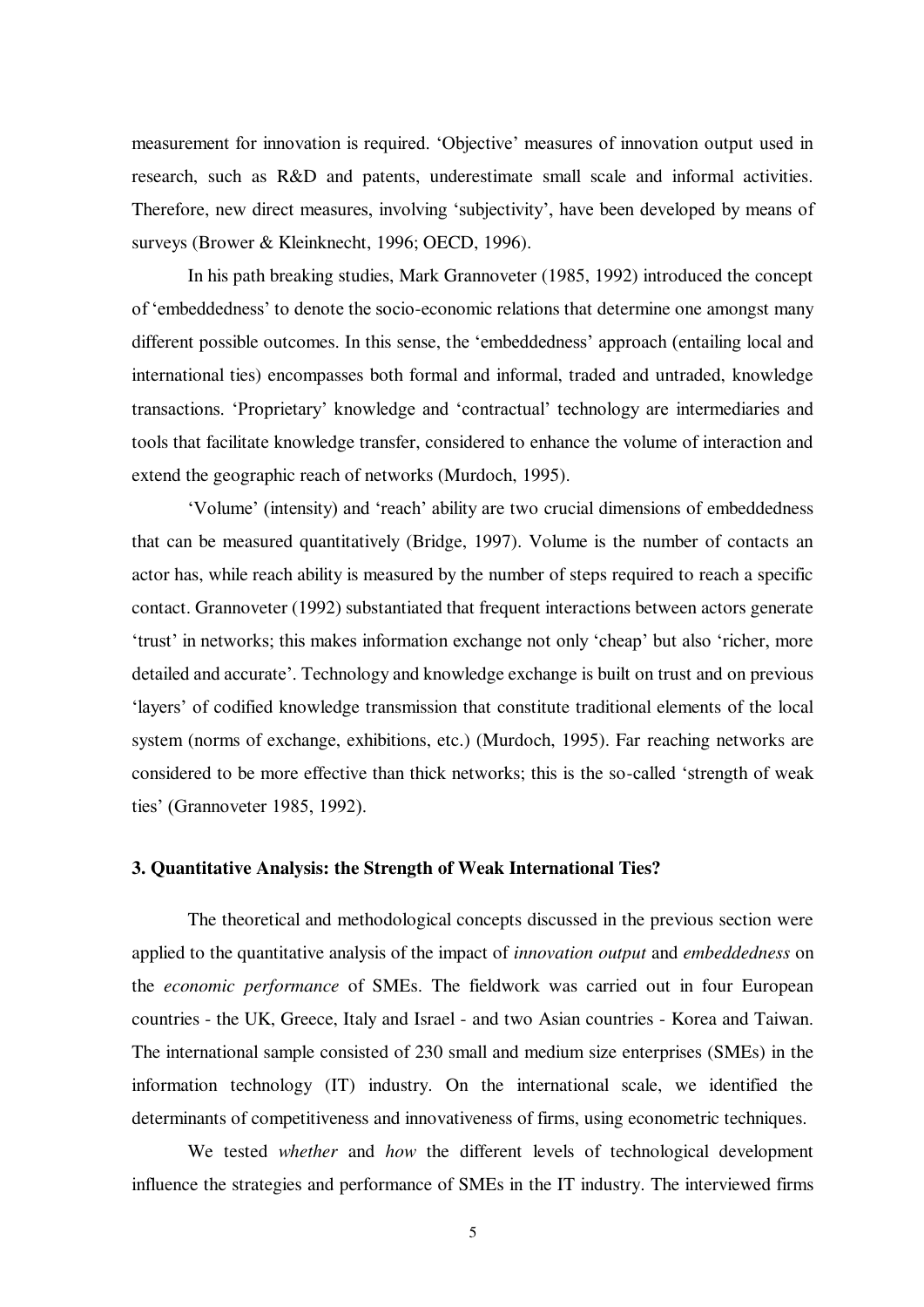were asked to quote their share of sales generated by innovative products. The innovation output of the firms was assessed. Product innovation was distinguished from processing and organisation innovation. Finally, innovations at the firm level were distinguished from innovations at the industry level.

The frequency of the firm's collaboration with local and international actors was rated on a 1 to 10 scale. According to the previous discussion, this rating provides a measure for *volume*, while the classification of actors in local and international quantifies the network's *reach ability*. The mean scores for local and international actors were taken as measures of local and international embeddedness, respectively (see Figure 1). The role of formally exchanged - not just transmitted but traded - information and codified knowledge in the network's consolidation was also examined. The survey questionnaire obtained information about patents, loyalties, licensing, adapted accounting procedures, business partnerships and so on.

The analysis of descriptive statistics of networking capacity of the IT firms in each of the six countries under consideration indicated that generally their international ties are weaker than their local ties, with the exception of Israel. The high internationalisation of Israeli firms should be attributed to the strong links they have developed with research and finance institutions and customers in the USA. The Italian firms on the other hand, rely more on local ties than the rest of the sample. Asian firms also appear to be less embedded in the international environment and more embedded in the local context. These observations are illustrated in the following Figure 1: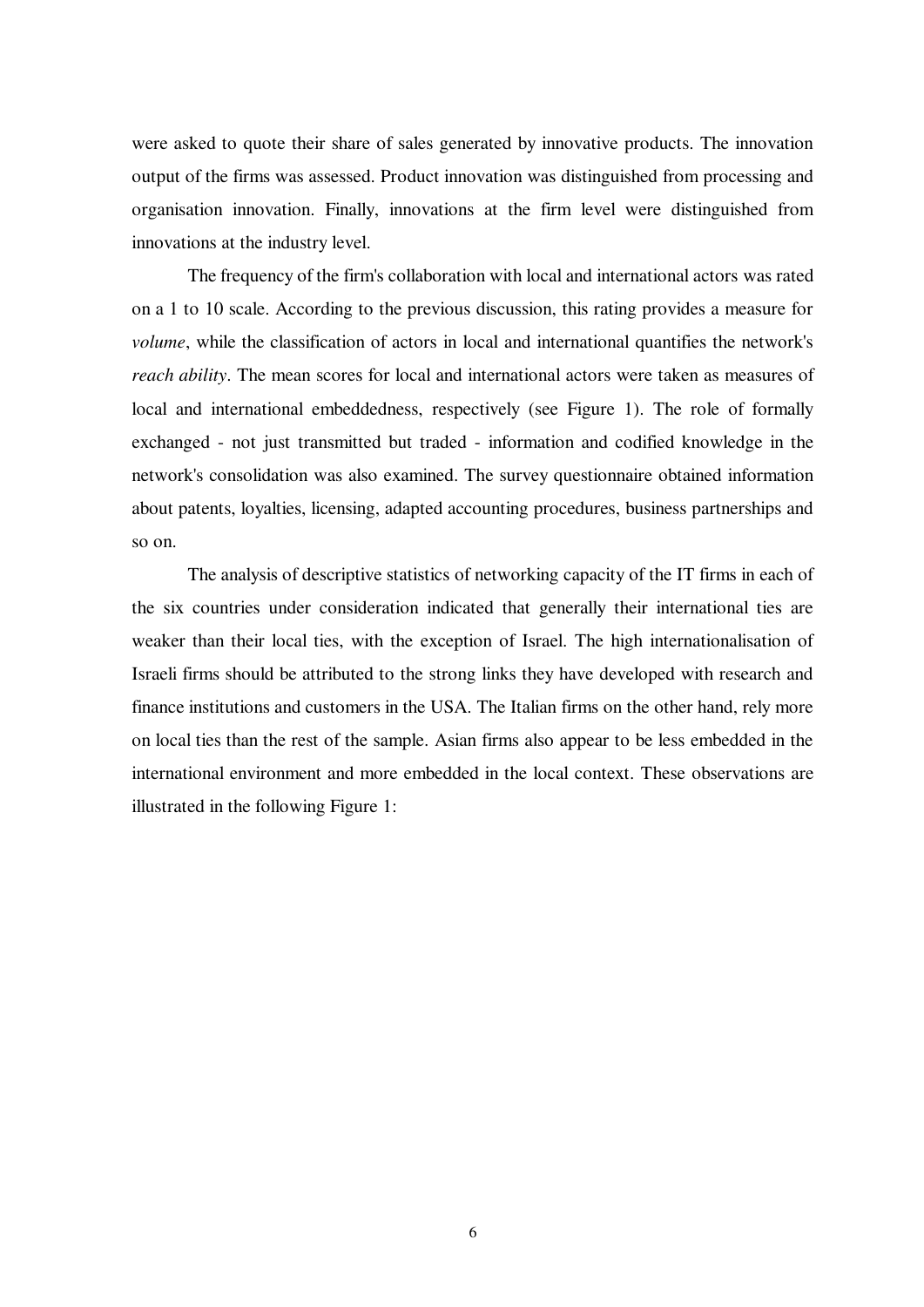**Figure 1: Local and International Embeddedness** 



**Source:** Targeted Socio-Economic Research (TSER) project: "SMEs in Europe and East Asia – Competition, Collaboration and Lessons for Policy Support", FP5-EC

In terms of economic performance and competitiveness, the Israeli firms were ranked first and the Greek firms last. It was established that the economic performance of SMEs depends on their ability to commercialize and promote innovation in the local market and to export to niche markets abroad. The economic performance of SMEs, measured by the growth of total sales and also by the share of sales of new products to total sales, is determined by international embeddedness and economies of scale (size of the firm). Inter-firm linkages - particularly with customers - and relationships with the IT multinationals, were found to be crucial for the transformation of the SMEs into 'innovative mediators' in the long chain linking suppliers to customers.

According to the econometric estimate, the most important determinants of innovation in the IT industry are the investment in human capital (R&D expenditures per employee), knowledge embodied in skills (share of scientists and engineers), adoption of process technologies and licensing. Innovativeness has been defined as the probability of introducing a product innovation. In the following Figure 2, the Israeli firms are ranked first, while the Greek and Italian firms fall behind the Asian SMEs: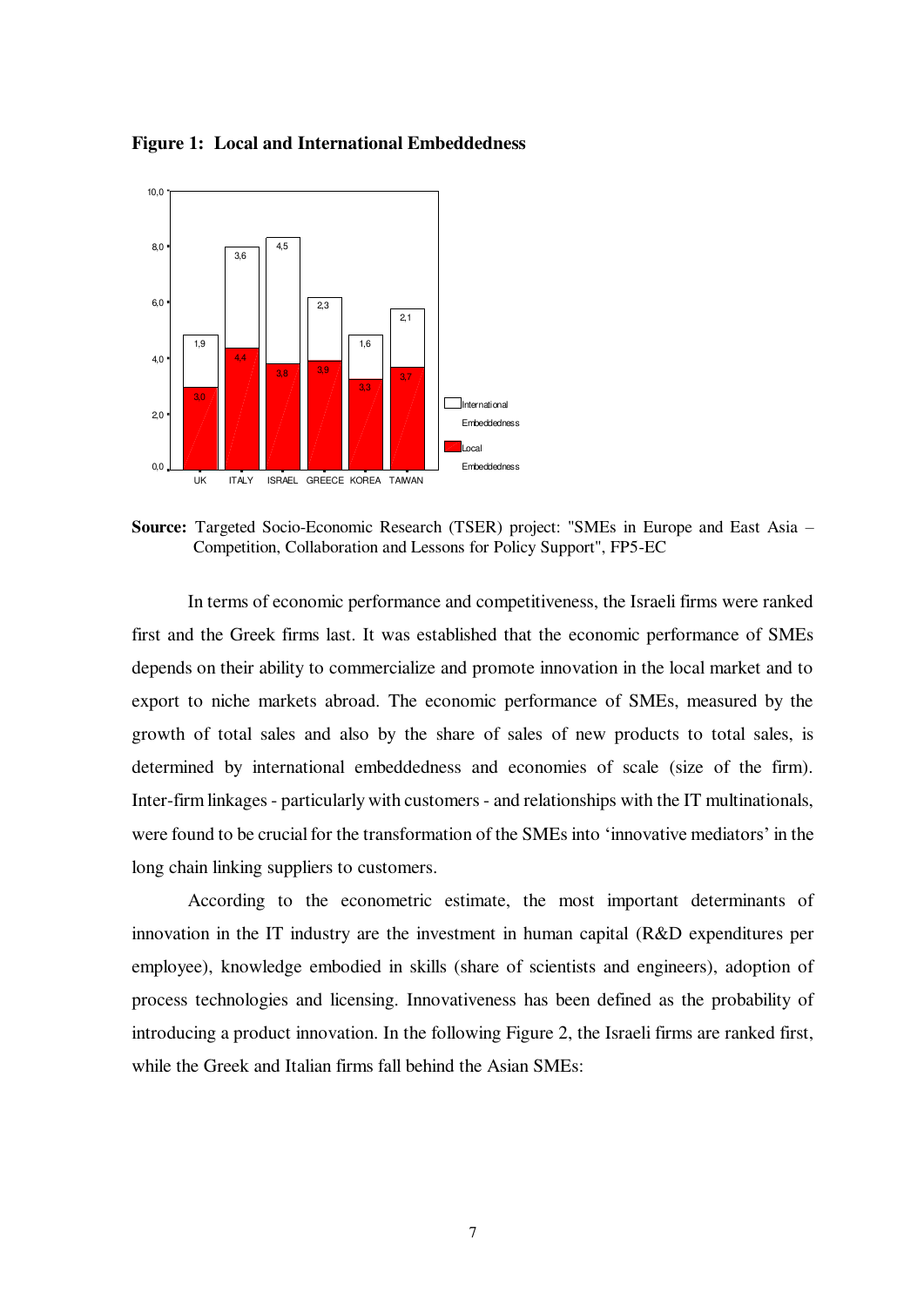**Figure 2: Innovation and Performance of SMEs** 



**Source:** Targeted Socio-Economic Research (TSER) project: "SMEs in Europe and East Asia – Competition, Collaboration and Lessons for Policy Support", FP5-EC

The research findings indicated the existence of channels of technological diffusion from the international to the local level, based on the adoption of technology processes and licensing. Although product innovations are often incremental, they encompass both in-house effort and know-how transmission from multinationals. The in-house effort relates to the firm's experimentation with, and adaptation of, imported technologies. Innovative firms are mainly foreign technology users.

The tested frequency of interactions with local actors is not statistically significant. This implies that local ties *do not* contribute to knowledge spillovers and innovation. The nature of local ties is determined by competition rather, than collaboration. Furthermore, there is no evidence of any influence of geographic proximity on 'the costs of transmitting tacit knowledge'.

Endogenous knowledge embodied in products is protected by, and at the same time protects, market niches. The firms' competitive advantage against local and international competitors rests on their capacity to assimilate new processes and design new products. This is a function related to their local and international ties.

In conclusion, the 'strength of the weak international ties' refers to the 'internationally traded knowledge'. It is proprietary rather, than tacit knowledge, that should be taken into account for the IT industry's regional performance. This knowledge is embodied in process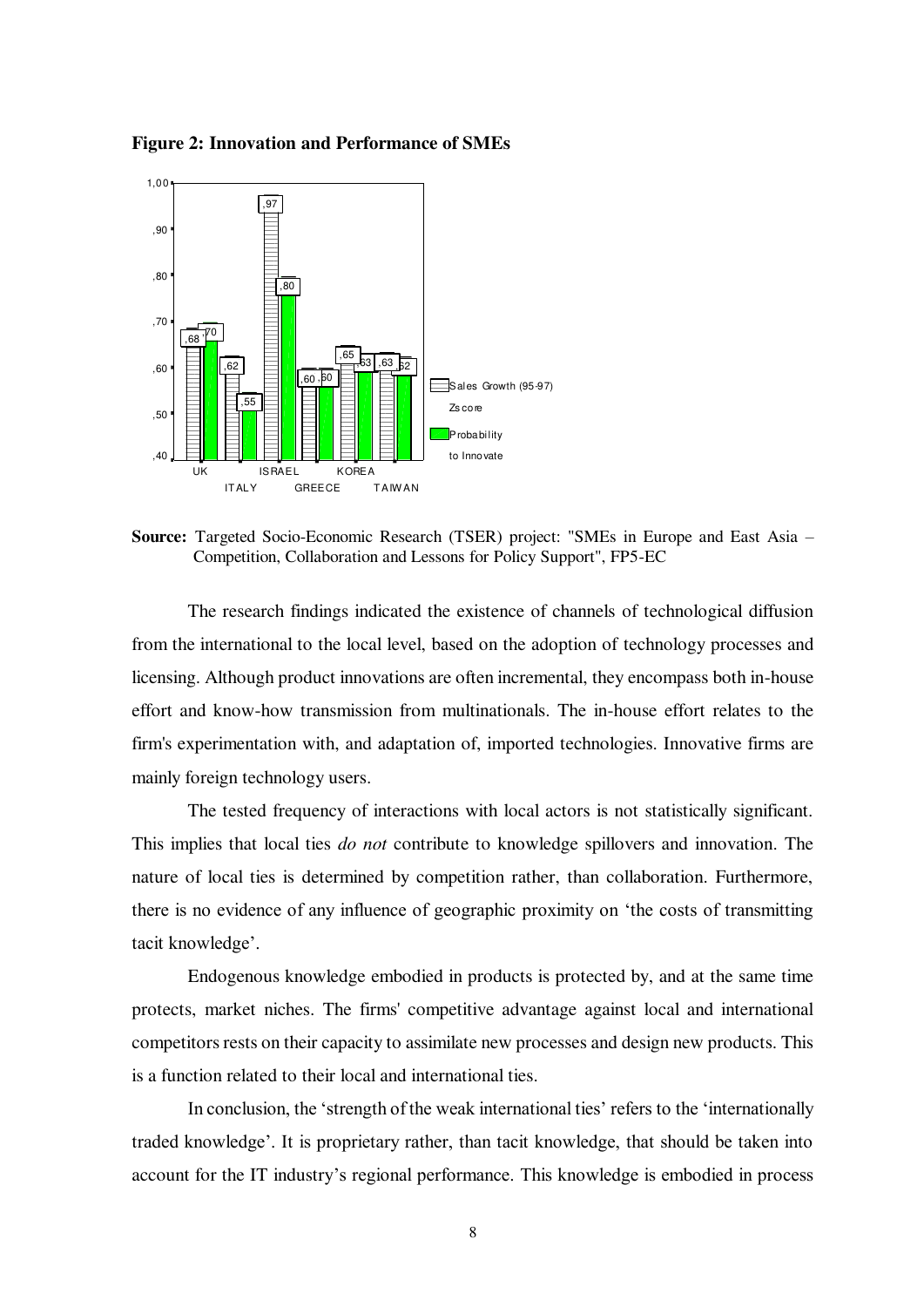technologies; it is protected by property rights in the transfer of process technologies; it is embodied in skills contracted in the labour market and utilized in internal effort; and it is embodied in products which create niche markets.

The quantitative cross-country comparison illustrated a gloomy picture for the future prospects of Greek SMEs in the global context of the IT industry. By international standards, Greek IT firms present a low rate of innovation and growth of sales, and a limited export orientation and willingness for collaboration. In Figure 3, the *bold arrows* indicate the significance of the relationships verified in the quantitative analysis; while the *dot lines*  indicate the relationships that have not been confirmed.

**Figure 3:** 



#### **4. Qualitative Analysis: Local and International Ties of the Greek IT industry ?**

The theoretical concepts of the local and international ties of firms already discussed, are integrated within a qualitative research approach to the Greek IT industry. The main objective was to identify the specific local conditions, which define regional diversity and competitiveness. The empirical survey involved questionnaires to 230 Greek IT firms and 50 in-depth interviews with SMEs producing software (SW), manufacturing/ assembling hardware (HW), and generally value-adding to IT products. The findings have a notable complementarity with the previously presented results of the quantitative cross-country analysis.

The qualitative analysis focused upon the identification of interfirm networks enhancing technological spillovers and innovation in the Greek IT industrial agglomeration.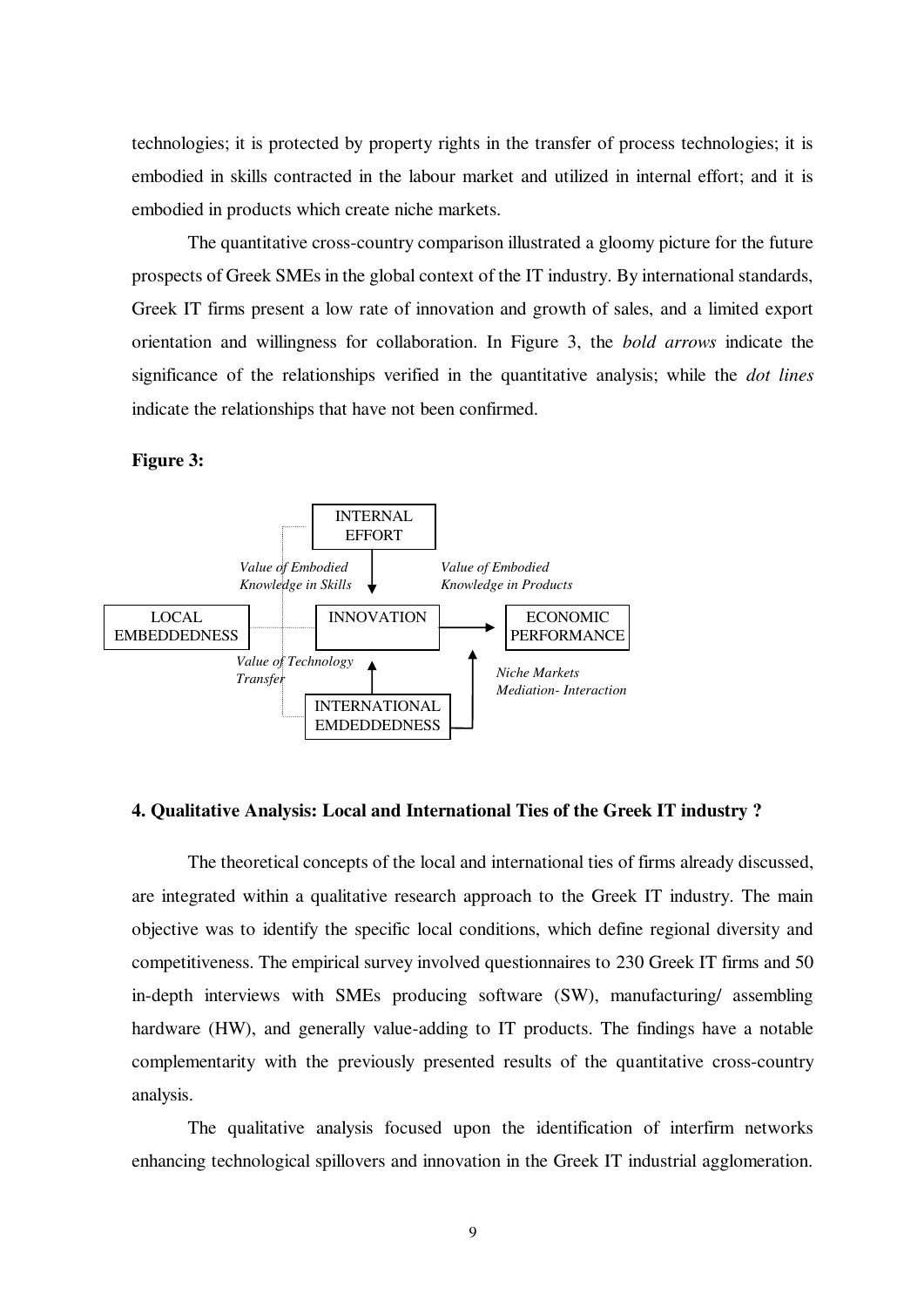The empirical findings indicated that Greek IT firms have a low rate of local and international embeddedness, with the exception of a few medium size firms which have either established ties with multinational IT corporations, or have managed to control a moderate share of small local IT firms. Consequently, the type of such ties and the conditions, which sustain or restrain their creation, were examined.

The competitive advantages of Greek IT firms were examined in the context of the structure of the Greek production system and the local business milieu. The historically formed and inherited characteristics of the Greek production system affect the indigenous IT production and market, its levels of investment and R&D, and learning and innovation processes. The empirical findings indicated that, despite the human resources' potential and ability to respond effectively to the requirements of the local market's specialised niches, the 'territorialisation' of the Greek SMEs - which has historically secured them from the pressures of international competition - often becomes a barrier to their future survival.

#### **(a) Local inter-firm networks and technological spillovers**

Vertical networking among Greek IT firms at the local level is limited. The largest volume of inter-firm interaction takes place between local producers and users or customers. The local market's demand for versatile products and diverse services implies product customisation. The flexible specialisation of the Greek IT industry is a consequence of the structure of the overall Greek production system. It is related to the low degree of standardisation of its economic activities, the small size of the market and its fragmented entrepreneurship, cultural and institutional conditions such as the complicated taxation and bureaucratic practices, the local entrepreneurial flexibility and so on.

These characteristics have a significant impact on the production and consumption patterns of the indigenous IT industry. They sustain a broad diversity of IT activities responsive to the fragmentation of the local market with the concomitant diversity of consumer demand. Moreover, the flexibility of the Greek SMEs' skilled labour and production organisation enables them to undertake customisation at a low cost. Because of this, the decentralisation and externalisation of several skilled tasks and processes - i.e. product customisation, installation, technical support, and training - by the larger indigenous IT firms, often favours the smaller firms.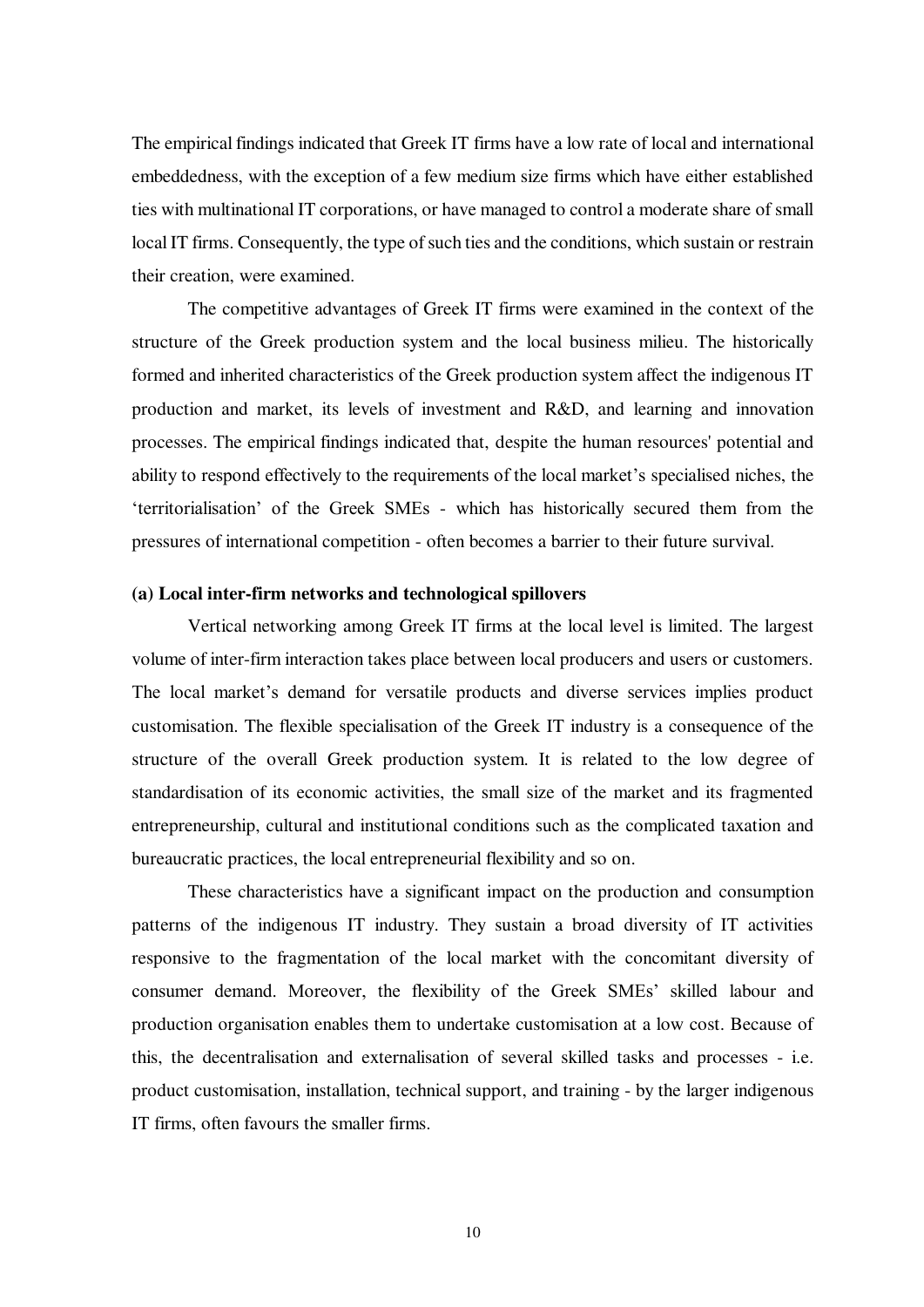However, during their mature phase, large firms tend to standardise their production processes and their products, in order to minimise their costly - in terms of time and money invested - customisation processes. Outsourcing takes place only when it is required by the customer, on the basis of the complementarity of activities (e.g. in system integration); otherwise large IT firms rely on their own production units. As the interviews revealed, collaboration and outsourcing is pursued by the larger IT firms merely for maintaining their large-scale consumption basis in the market: marketing their products and supporting their users without exhausting their own resources.

Cases of inter-firm collaboration based on personal relations of trust that go beyond the occasional partnerships dictated by time pressure, are scarce. The interviews verified that Greek IT firms avoid transferring know-how related to their product development to any partners, in order to prevent out-of-firm leakage. They keep all their resources centralised on the development of their most highly skill-intensive, and consequently most profitable, tasks. Such inter-firm relations, the role of small business units in product specialisation and differentiation, and the local innovation structures, do not suggest in any case a 'flexible specialisation district atmosphere'.

Thus, the positive externalities which specialisation can accomplish are limited due to the restricted exchange of ideas and information. The potential for *spin-offs* and new *start-ups* through further vertical disintegration is restricted. No sign has been found of any extensive formation of 'innovation networks' based on the larger firms' restructuring towards know-how and technology-intensive activities, utilising the innovativeness of small firms by building up network-relations to them.

#### **(b) Relations with the big IT MNCs**

The weak international link of the Greek IT firms are rather striking and run contrary to what one would have expected for a knowledge-intensive globalised sector. The low rate of collaboration of the indigenous firms with either international customers or IT producers reflects their orientation towards the national and local market - especially in the case of the software houses. A moderate average volume of collaboration has been established with international IT suppliers. This collaboration, however, concerns the licensing or purchasing of process technologies for software development, rather than the promotion of international software products in the local market.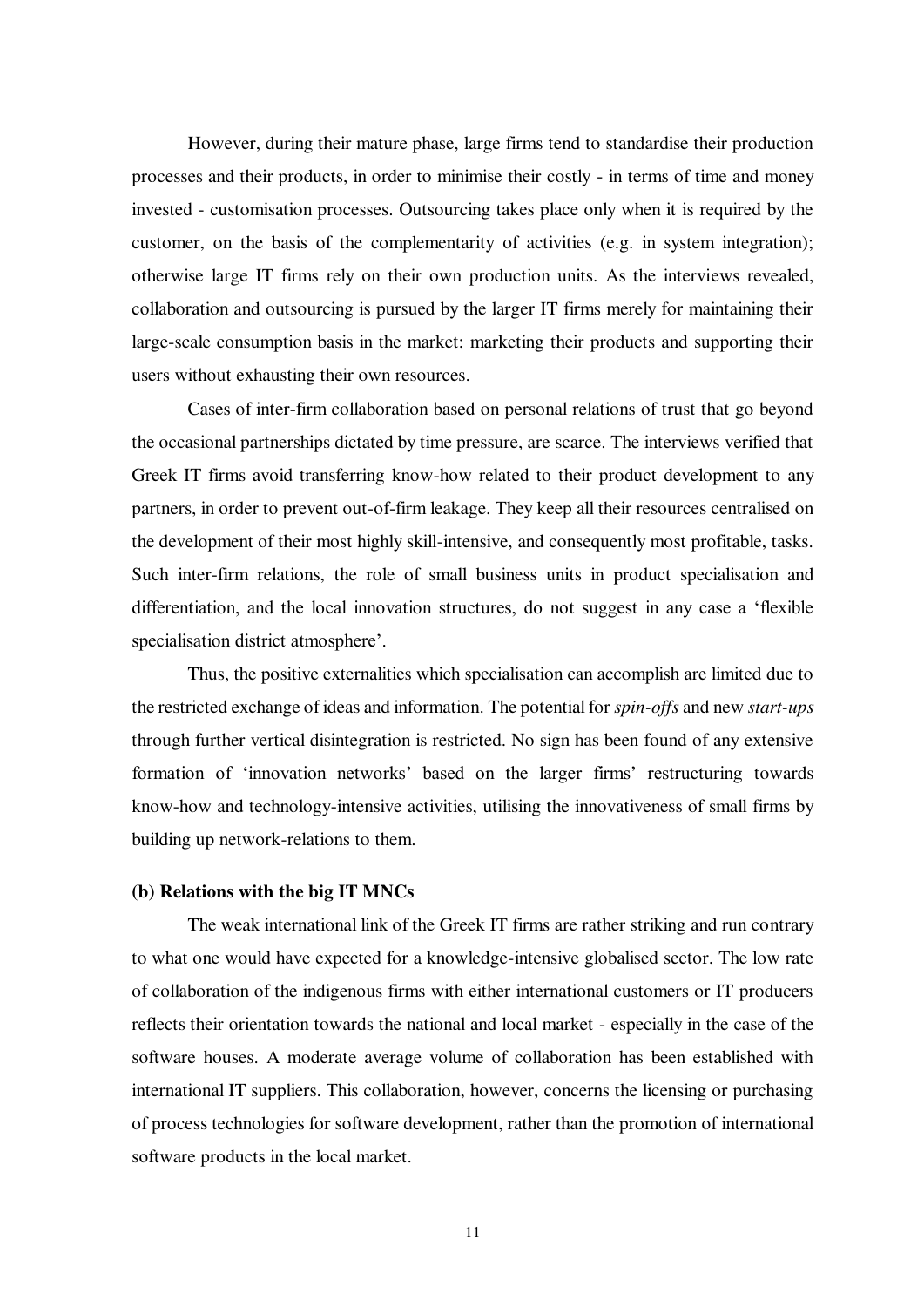The capacity of the indigenous software houses to develop customised and 'versatile' products is their competitive advantage over the standardised and 'rigid' products of their international competitors. The comparative advantages which consolidate the place of the Greek IT firms in the domestic market are based on the high quality and reliability of their products and support services, and on their competitive prices compared to international brand-name products distributed in the Greek market by IT MNCs. More specifically, indigenous IT products have lower production cost, and consequently lower price, while the related service charges of local firms are cheaper than those provided to customers by the Greek subsidiaries of IT multinationals.

Foreign MNCs' subsidiaries operating in the Greek market cannot therefore be considered as significant competitors of the local SMEs, in this sense. Specialisation in the particular requirements of the local market's several segments is not profitable for the multinational firms, which produce large-scale standardised products and multi-purpose platforms for broad use. Internationalisation of the indigenous IT firms lays in their collaboration with global IT firms on the basis of low-cost high-quality consulting, for example, in making international IT products adaptable and affordable to the newly opened markets of Eastern and Central Europe, where MNCs seek to expand.

#### **5. Concluding Remarks**

The synthesis of the quantitative and qualitative analysis of the innovation capacity of SMEs in the IT industry points towards the following interpretation. The examination of firms on a cross-country scale indicated that innovation is strongly determined by the 'internationally traded knowledge', which is assimilated through in-house learning processes. The characteristics of regional innovation systems in the IT industry are determined by the transfer of proprietary knowledge rather than by spillovers of tacit knowledge. Local linkages have a weaker impact on the firms' innovativeness than the international. Inter-firm or collective learning effort is limited, and based mainly on supplier-customer interactions.

In the case of Greece, indigenous IT production is almost exclusively oriented towards local demand, and this results in the high territorialisation of the Greek IT industry, low international competition, and low international flows in the local IT market. The Greek IT SMEs capture niches of the domestic market, mainly on the basis of original specialised software products and low-cost service provision. The capability of IT multinationals to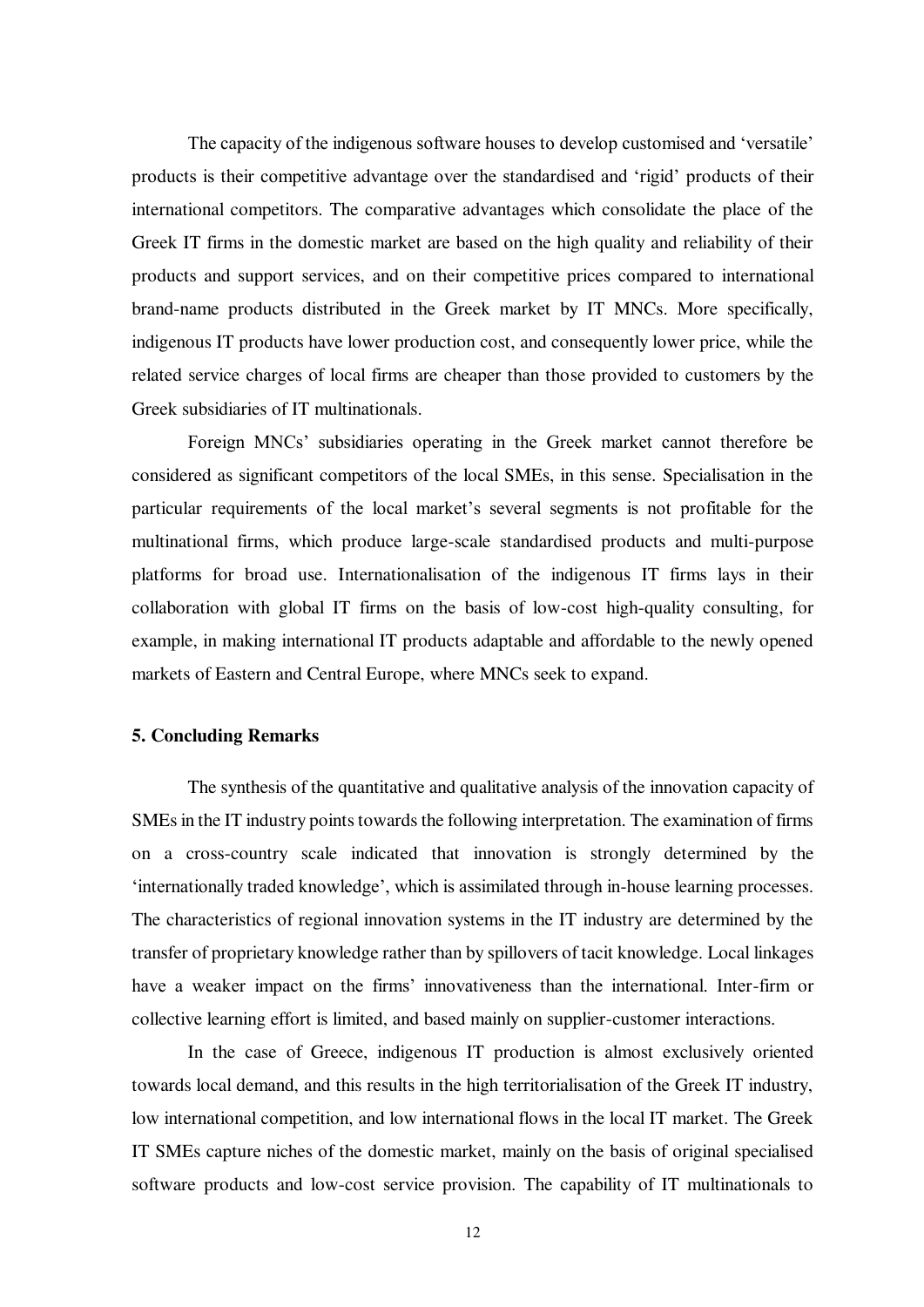respond with alacrity to particular local needs is limited. Nonetheless, global supply oligopolists attain control through intangible assets, such as brand-name awareness, etc.

In conclusion, the Greek IT innovation system is unable to respond – both in terms of quality and quantity - to demand beyond the local or regional borders. It is highly territorialised and does not have the required dynamism to become internationalised and integrated within the global innovation chain.

#### **REFERENCES**

- Amin, A. & Thrift, N. (1992), "Neo-Marshallian Nodes in Global Networks", International Journal of Urban and Regional Research, 16.
- Arapoglou, V., Palaskas, T., Tsampra, M. (2000), "Innovation, Competitiveness and Embeddedness in the Global Information Technology Industry: the Local and International Ties of the Greek SMEs", working paper.
- Audretsch, D. (1998), "Agglomeration and the location of innovative activity", Oxford Review of Economic Policy, 14: 18-29
- Aydalot, P. & Keeble, D. (eds) (1988), High Technology Industries and Innovative Environments: The European Experience*,* London: Routledge
- Bridge, G. (1997), "Mapping the terrain of time-space compression: power networks in everyday life", Environment and Planning D: Society and Space, Vol.15.
- Brower, E. & Kleinknecht (1996), "Firm size, small Business Presence and Sales of Innovative Products: a micro-econometric analysis", Small Business Economics
- Callon, M. (1991), "Techno-economic networks and irreversibility", in J.Law (ed), A Sociology of Monsters: Essays on Power, Technology and Domination, London: Routledge
- Camagni, R. (ed.) (1991), Innovation Networks: Spatial Perspectives*,* London: Belhaven Press
- Castells, M. (1996) The Rise of Network Society*,* Oxford: Blackwell.
- Cohen, W. & Levinthal, D. (1989), "Innovation and Learning: the Two Faces of R&D", The Economic Journal, vol.99
- Cooke, P. (1995) "Innovative regional clusters: the automotive and electronics industries in Wales", Regional Industrial Research*,* No.19, CASS/UWCC, Cardiff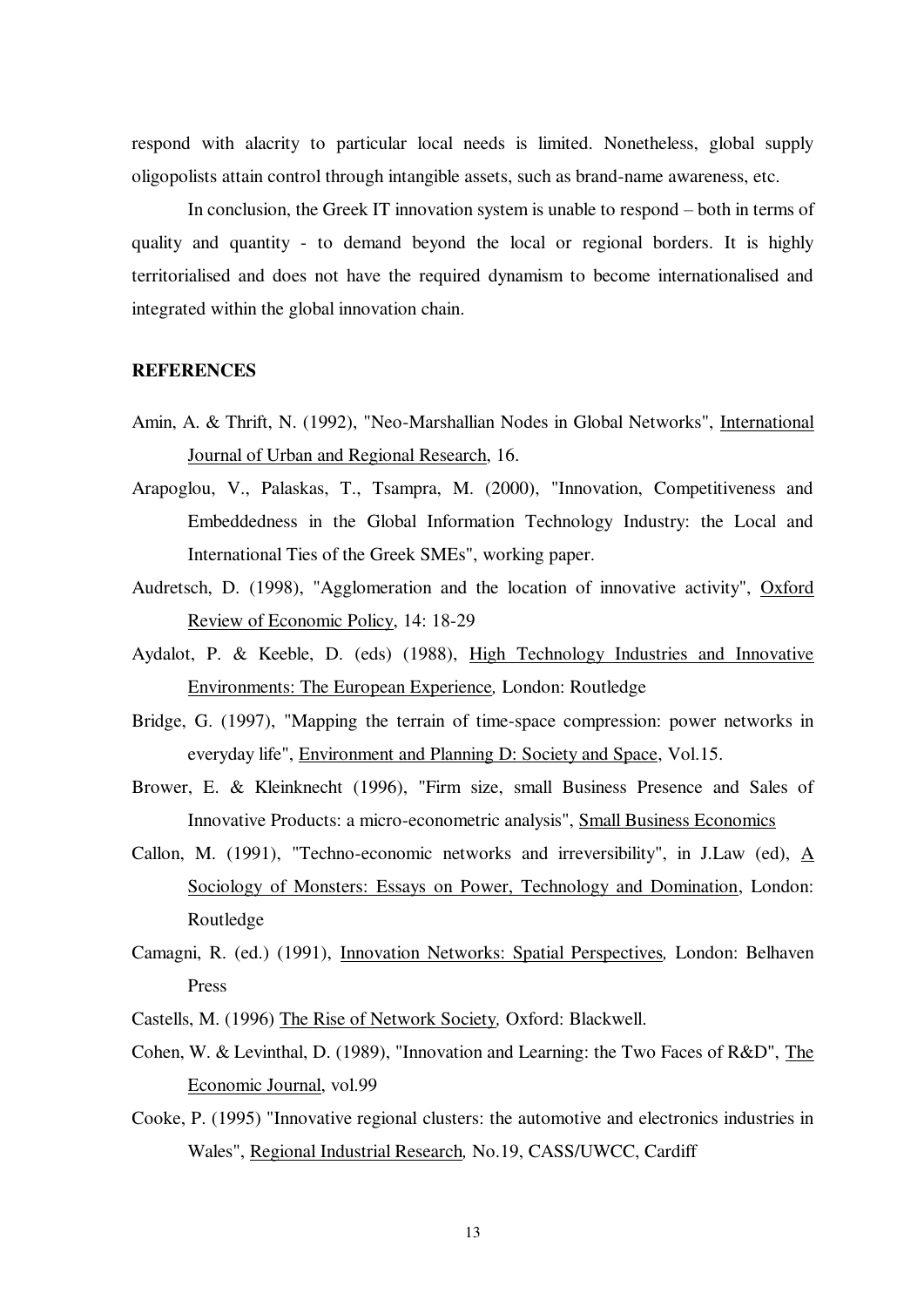- Cooke, P. (1988) "Flexible integration, scope economies, and strategic alliances: social and spatial mediations", Environment and Planning D: Society and Space, vol.6, no.3.
- Cooke, P. & Morgan, K. (1991), "The Network Paradigm: New Departures in Corporate and Regional Development", paper presented at international conference on Europe after Maastricht, Lemnos, Greece, 2-5 September

De Vet, J. (1992), "Globalization, Local and Regional Competitiveness", STI Review, 13

- Dunford, M. & Kafkalas, G. (eds) (1992), Cities and Regions in the New Europe: The Global-Local Interplay and Spatial Development Strategies*,* London: Bellhaven
- Grabher, G. (1993), "Rediscovering the Social in the Economics of Interfirm Relationships", in G.Grabher (ed), *The Embedded Firm*, London: Routledge
- Granovetter, M. (1985), "Economic Action and Social Structure: The Problem of Embeddedness", American Journal of Sociology, Vol.91, No 3
- Grannoveter, M. (1992), "Economic Institutions as Social Constructions: A Framework of Analysis", Acta Sociologica, vol.35
- Komninos, N. & Sefertzi, E. (1998), "Neo-industrialisation and peripherality. Evidence from regions of Nothern Greece", Geoforum*,* Vol.29: 1
- Krugman, P. (1995), Development, Geography and Economic Theory, MIT Press
- Krugman, P. (1991), Geography and Trade*,* Cambridge, MA: MIT Press.
- Larsson, S. & Malmberg, A. (1999), "Innovations, Competitiveness and Local Embeddedness. A study of Machinery Producers in Sweden", Geographisca Annaler, Vol.81B (1)
- Lundvall, B.Å., & Johnson, B. (1992), "The Learning Economy", Journal of Industry Studies*,*1, 2:23-42
- Maillat, M., Quevit, M. & Senn, L. (eds) (1993), Milieux Innovateurs et Reseaux d'Innovation: Un Defi pour le Developpement Regional*,* Neuchatel: EDES
- Martin, R. & Sunley, P. (1996), "Paul Krugman's Geographical Economics and its Implications for Regional Development Theory: A Critical Assessment", Economic Geography, 72 (3)
- Murdoch, J. (1995), "Actor-Networks and the Evolution of Economic Forms: Combining Description and Explanation in Theories of Regulation, Flexible Specialisation and Networks", Environment and Planning A, Vol.27
- OECD (1996), Innovation, Patents and Technological Strategies, Paris: OECD